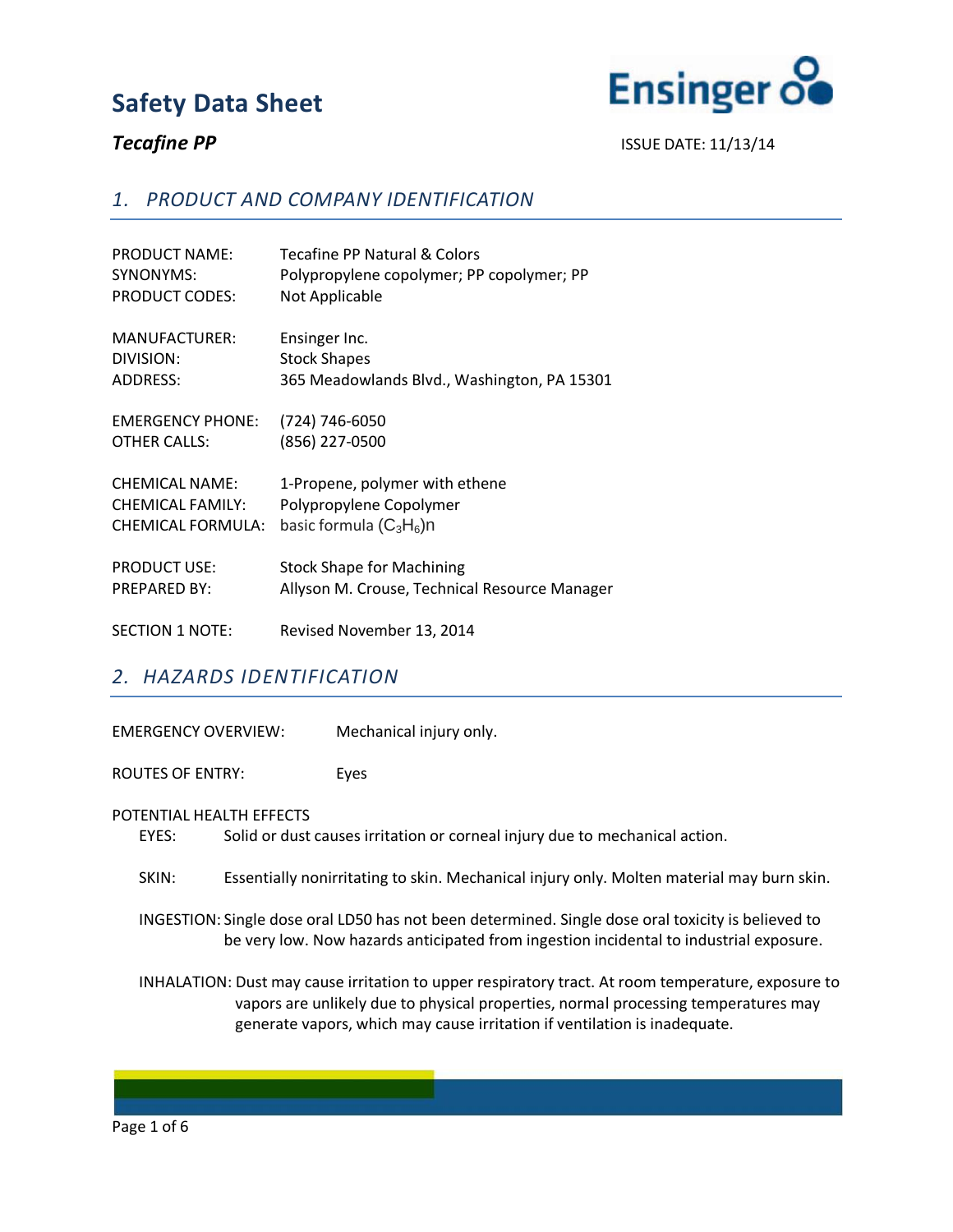

**Tecafine PP** ISSUE DATE: 11/13/14

ACUTE HEALTH HAZARDS: None Known

CHRONIC HEALTH HAZARDS: None Known

MEDICAL CONDITIONS GENERALLY AGGRAVATED BY EXPOSURE: None Known

### CARCINOGENICITY

OSHA: Particulates not otherwise regulated/OSHA (PEL) 15 mg/m<sup>3</sup> (TWA, Total Dust) Particulates not otherwise regulated/OSHA (PEL) 5 mg/m<sup>3</sup> (TWA, Respirable Dust) ACGIH: Particulates not otherwise regulated/ACGHI (TLV) 10 mg/m<sup>3</sup> (TWA, Total Dust)

## *3. COMPOSITION/INFORMATION ON INGREDIENTS*

INGREDIENT: 1-Propene, Polymer with Ethene

| CAS NO.   | % WT |
|-----------|------|
| 9010-79-1 | >98  |
|           |      |

INGREDIENT: Additives

| CAS NO.     | % WT    |
|-------------|---------|
| Proprietary | $0 - 2$ |

This product contains a proprietary blend of components encapsulated within a polymer matrix. These components are not regarded as hazardous under 2012 OSHA Hazard Communication Standard; 29CFR Part 1910.1200.

## *4. FIRST AID MEASURES*

- EYES: Rinse cautiously with water for several minutes. Remove contact lenses, if present and easy to do. Continue rinsing for at least 15 minutes. Mechanical effects only.
- SKIN: Wash off in flowing water or shower.
- INGESTION: No adverse effects anticipated by this route of exposure incidental to proper industrial handling. If ingested, induce vomiting; if patient is conscious. Call a poison control center/physician, if patient feels unwell.
- INHALATION: Remove to fresh air, if effects occur. Consult a physician.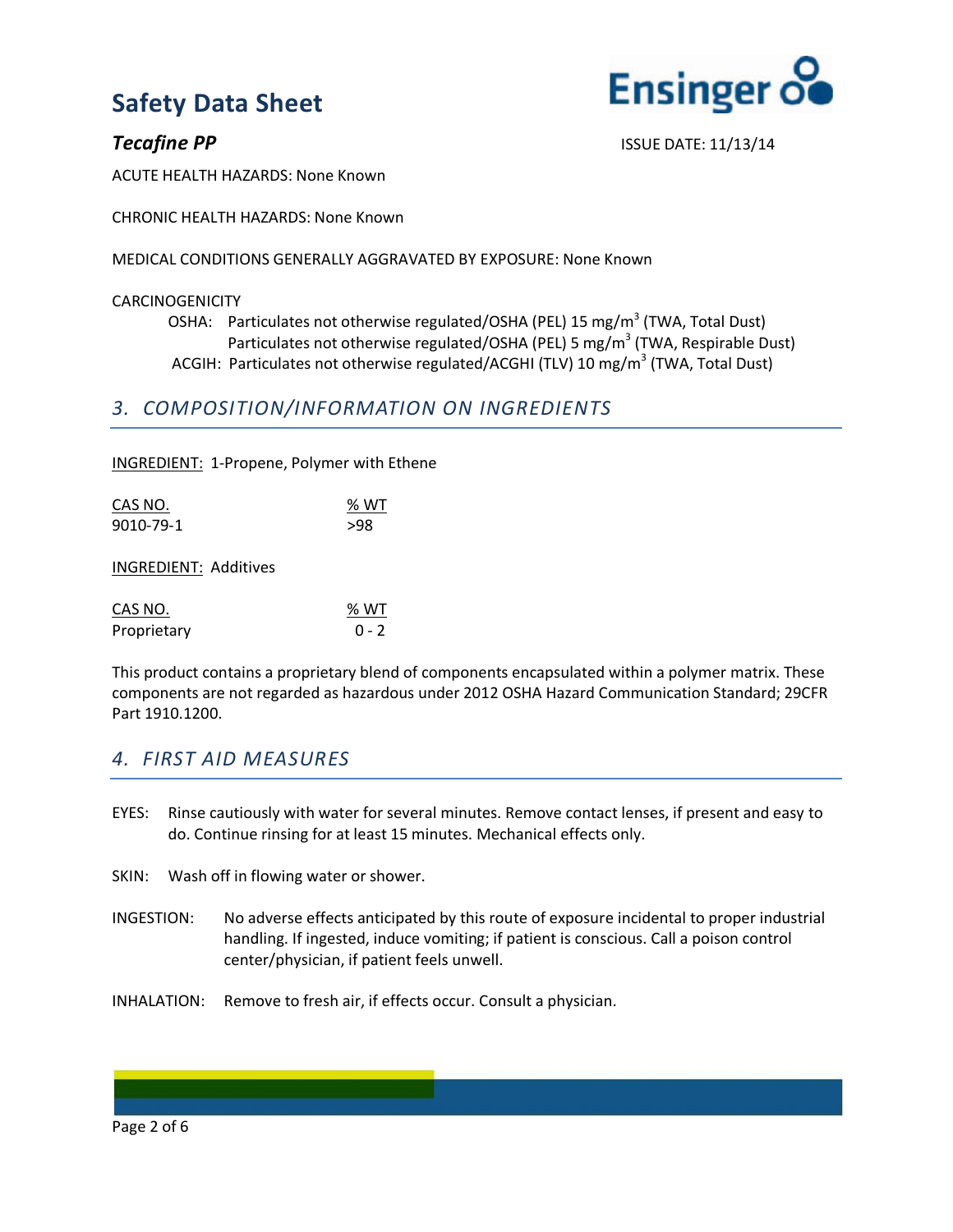

### **Tecafine PP** ISSUE DATE: 11/13/14

NOTES TO PHYSICIANS OR FIRST AID PROVIDERS: No specific antidote. Supportive care. Treatment based on judgment of the physician in response to reactions of the patient.

## *5. FIRE FIGHTING MEASURES*

FLAMMABLE LIMITS IN AIR, UPPER: Not Applicable (% BY VOLUME) LOWER: Not Applicable

AUTOIGNITION TEMPERATURE:

F: >572

C: >300

EXTINGUISHING MEDIA:Carbon dioxide, water spray, dry chemical, regular foam

SPECIAL FIRE FIGHTING PROCEDURES: May produce toxic fume of carbon monoxide, if burning.

UNUSUAL FIRE AND EXPLOSION HAZARDS: None Known

HAZARDOUS DECOMPOSITION PRODUCTS: Carbon Monoxide, Carbon Dioxide, Unidentified organic compounds

SECTION 5 NOTES: Wear full protective suit. In case of combustion, use a suitable breathing apparatus. Polyolefin dust particles in the atmosphere are combustible and may be explosive. Keep away from heat and sources of ignition.

## *6. ACCIDENTAL RELEASE MEASURES*

ACCIDENTAL RELEASE MEASURES: Ventilate the area and prevent access to unauthorized people. Wear suitable personal protective equipment. Do not allow entry to drains, water courses or soil. Prevent spreading by use of suitable barriers. Take up with suitable equipment, fill up in air-tight containers and give further treatment as soon as possible.

## *7. HANDLING AND STORAGE*

HANDLING AND STORAGE: Avoid accumulation of dust in enclosed space. Use in well-ventilated area. Static discharge (spark) in high dust environments may be explosive. Electrostatic charge may build up during handling. Equipment should be grounded and bonded. Metal containers involved in the transfer of this material should be grounded and bonded. All electrical equipment should be grounded and conform to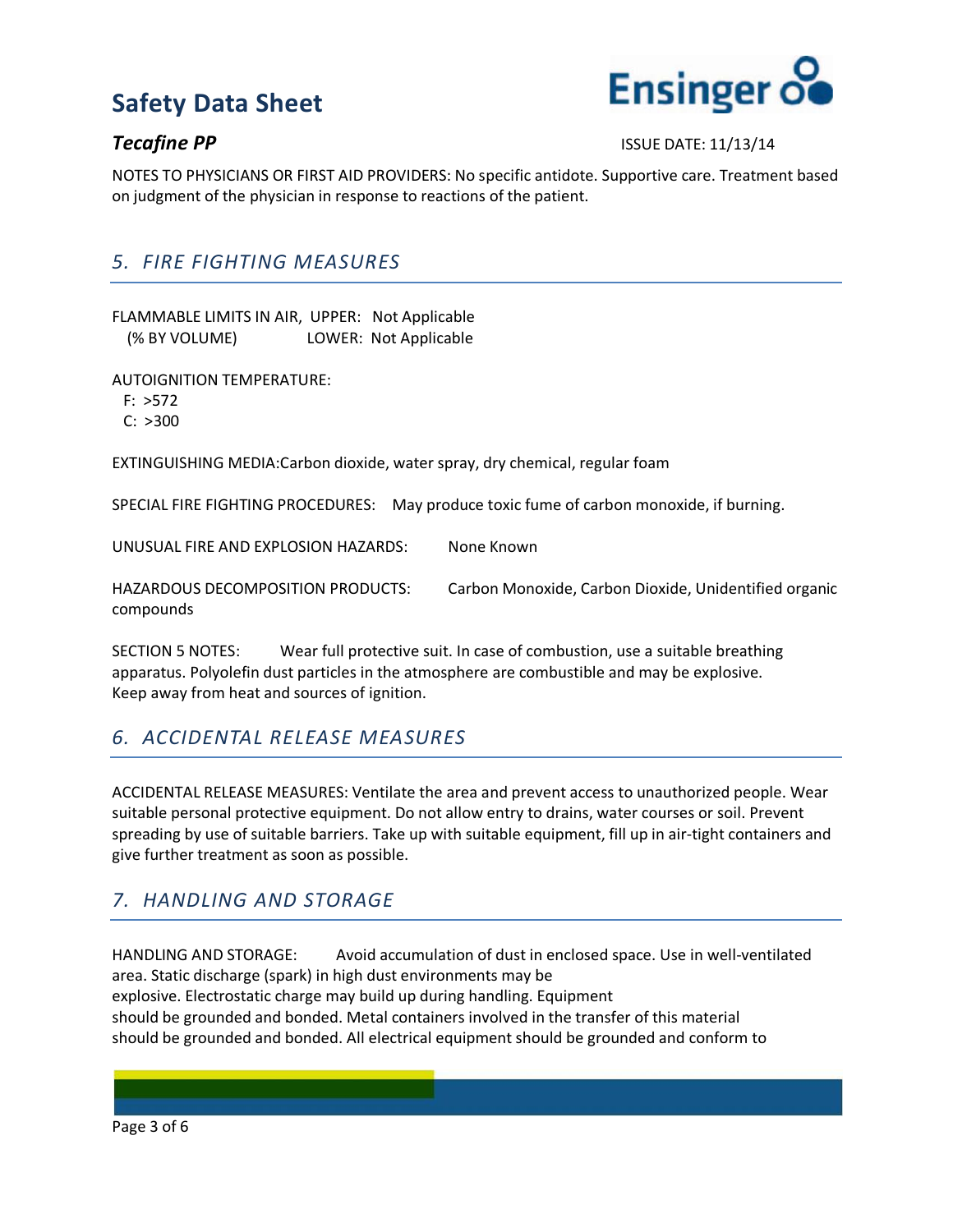



**Tecafine PP** ISSUE DATE: 11/13/14

applicable electric codes and regulatory requirements. Material creates dangerous slipping hazard on hard surfaces. After handling, always wash hands thoroughly with soap and water. Keep away from strong oxidizing compounds. Store in a well-ventilated place. Provide ventilation and wear necessary protectors.

OTHER PRECAUTIONS: Obtain special instructions, before use. Do not breathe dust. Wash hands thoroughly after handling. Do not eat, drink or smoke; when machining this product. Use personal protective equipment as required.

## *8. EXPOSURE CONTROLS/PERSONAL PROTECTION*

ENGINEERING CONTROLS: Standard ventilation required

VENTILATION: Good general ventilation should be sufficient for most conditions. Local exhaust ventilation may be necessary for some operations.

RESPIRATORY PROTECTION: For most conditions a dust mask is sufficient; however, if handling at elevated temperatures without sufficient ventilation, use an approved air-purifying respirator.

EYE PROTECTION: Safety glasses should be sufficient for most operations; however, for dusty operations wear chemical goggles. If vapor exposure causes eye discomfort, use a full-face respirator

SKIN PROTECTION: No precautions other than clean body-covering clothing should be needed.

OTHER PROTECTIVE CLOTHING OR EQUIPMENT: None Known

Special Precautions to be taken in Handling and Storage: Store in sealed containers. Protect from atmospheric moisture. Molten material can produce thermal burns. Avoid skin contact. Fumes released during normal processing may cause irritation. Provide adequate ventilation. Heating the resin above normal processing temperatures may cause hazardous decomposition products. Do not overheat. Handling and fabrication of plastic resins can result in the generation of dust. Dust results from sawing, filing, and sanding of plastic parts in post-molding operations. Quantities of dust in air may be combustible and may cause respiratory irritation.

### EXPOSURE GUIDELINES:

Particulates not otherwise regulated:

OSHA: Particulates not otherwise regulated/OSHA (PEL) 15 mg/m<sup>3</sup> (TWA, Total Dust) Particulates not otherwise regulated/OSHA (PEL) 5 mg/m<sup>3</sup> (TWA, Respirable Dust) ACGIH: Particulates not otherwise regulated/ACGHI (TLV) 10 mg/m<sup>3</sup> (TWA, Total Dust

Page 4 of 6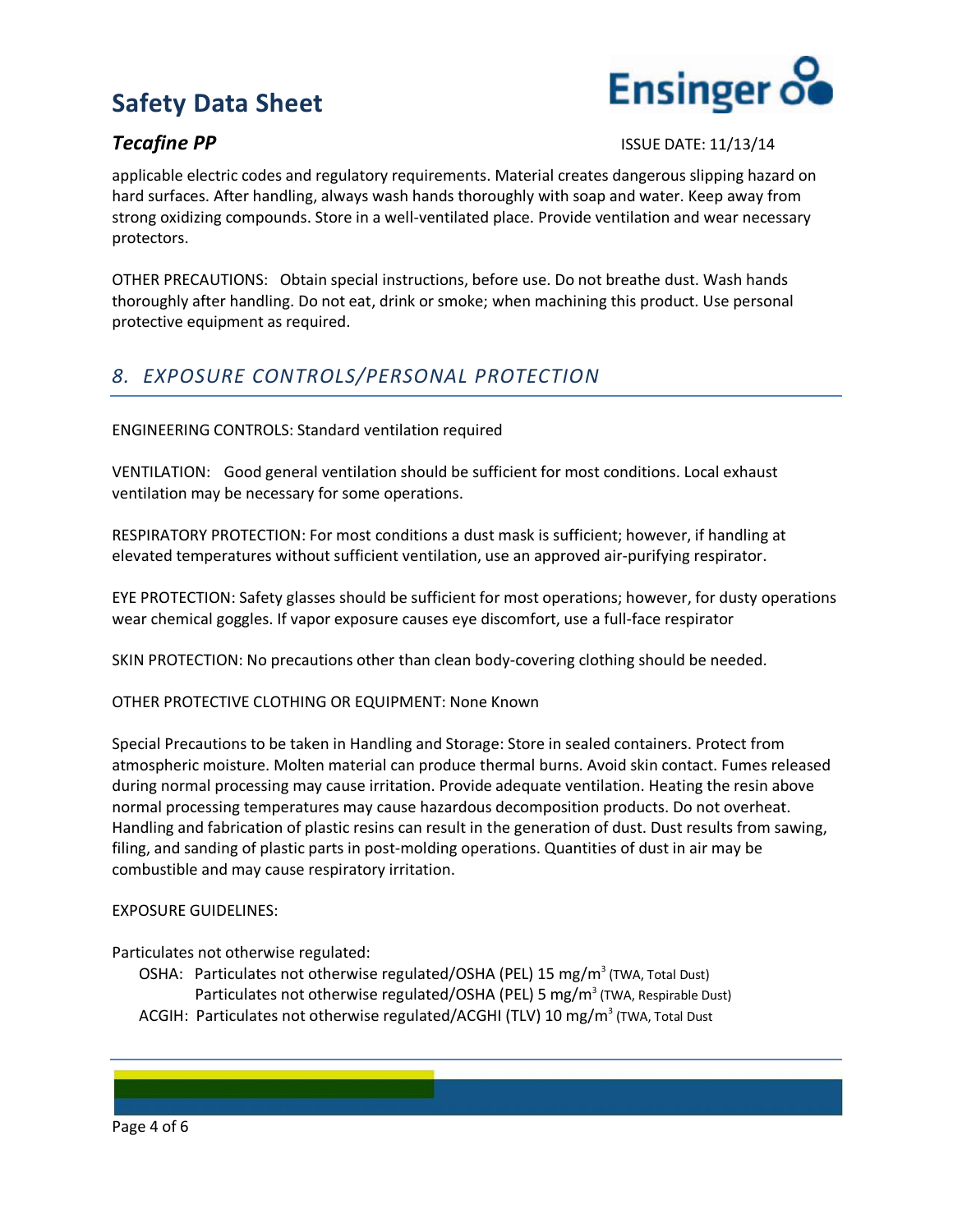

**Tecafine PP** ISSUE DATE: 11/13/14

## *9. PHYSICAL AND CHEMICAL PROPERTIES*

| APPEARANCE:                 | Translucent to white or opaque color stock shape |
|-----------------------------|--------------------------------------------------|
| ODOR:                       | Faint, mild hydrocarbon odor                     |
| PHYSICAL STATE:             | Solid                                            |
| <b>MELTING POINT:</b>       |                                                  |
| F:                          | 122 - 338                                        |
| C:                          | $50 - 170$                                       |
| SPECIFIC GRAVITY (H2O = 1): | Not Measured                                     |
| SOLUBILITY IN WATER:        | Not soluble to water                             |

## *10. STABILITY AND REACTIVITY*

STABILITY: Stable under normal conditions.

CONDITIONS TO AVOID (STABILITY): Avoid contact with strong oxidizers, excessive heat, sparks or open flame.

INCOMPATIBILITY (MATERIAL TO AVOID): Strong oxidizing compounds, strong alkaline, strong acids

HAZARDOUS DECOMPOSITION OR BY-PRODUCTS: Carbon monoxide, olefinic and paraffinic compounds, trace amounts of organic acids, ketones, aldehydes and alcohols may be formed.

HAZARDOUS POLYMERIZATION: Not Applicable

CONDITIONS TO AVOID (POLYMERIZATION): Not Applicable

## *11. TOXICOLOGICAL INFORMATION*

TOXICOLOGICAL INFORMATION: No data – In solid state, this material is not considered as being harmful to human health.